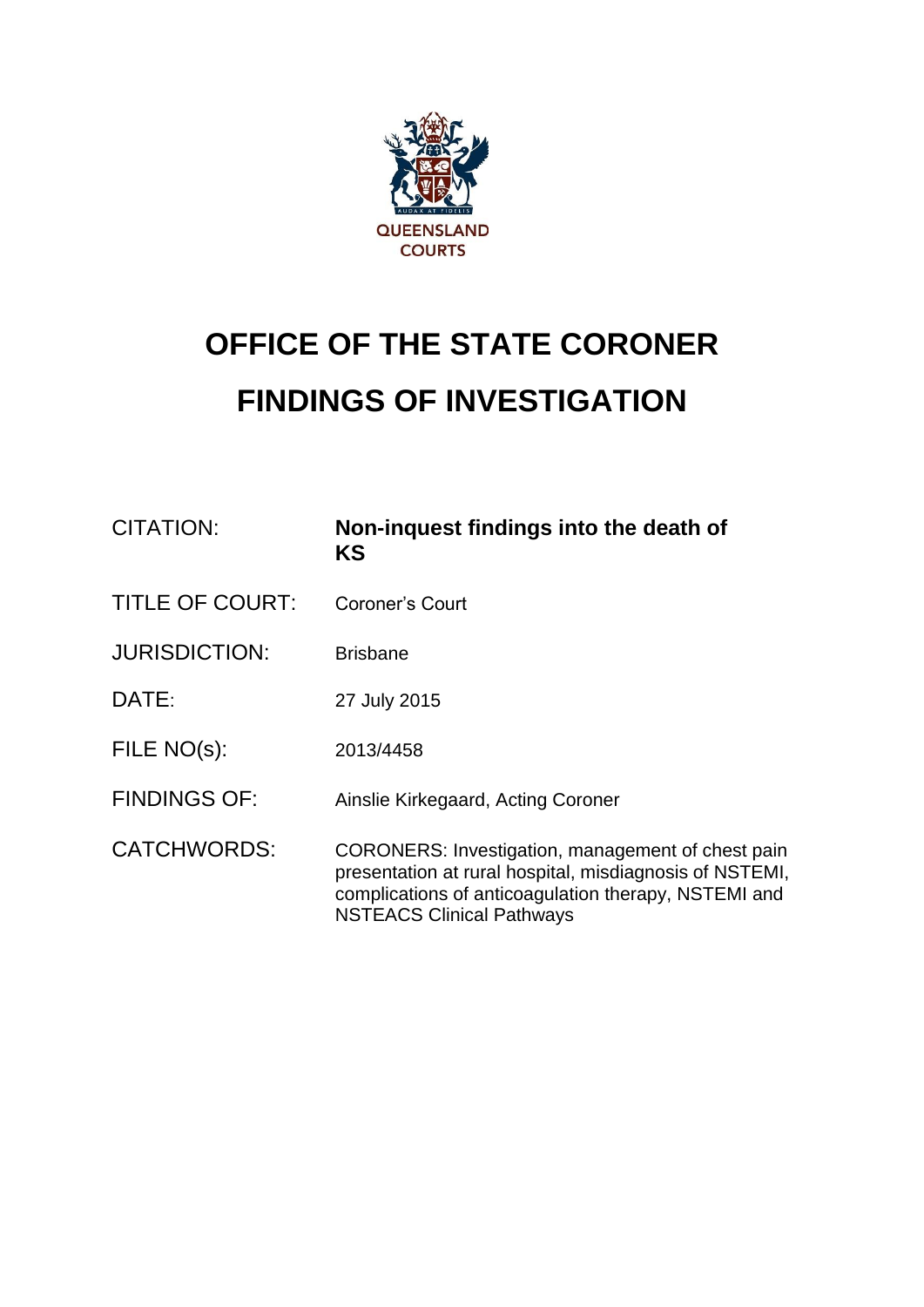KS was a 69 year old man who died at an outer metropolitan hospital on 22 September 2013.

KS's death was reported to the coronial judicial registrar on 13 December 2013 by the hospital's executive after routine internal mortality review identified that the death may have been health care related.

#### **KS's medical history**

Review of KS's medical records from several hospitals shows he had a history including a previous heart attack several years ago, chronic atrial fibrillation treated with an anti-coagulant (Xarelto), high cholesterol, hypertension, and an infected disc in the spine secondary to a fracture that was complicated by osteomyelitis and a spinal abscess, for which he had taken the antibiotic flucloxacillin for a year.

# **KS's presentation to hospital on 21 September 2013**

KS was brought in by ambulance to a rural hospital at 5:50pm on Saturday 21 September 2013 with increasing lethargy, general joint aches, pain in his right hip and difficulty mobilising since the previous Monday. He reported having a raised temperature over the previous 24 hours. He denied any chest pain, palpitations or any other specific symptoms. He had not taken his Xarelto (rivaroxaban) dose that day.

On examination, he had a temperature (38 degrees) and an increased heart rate (136 beats per minute) in atrial fibrillation. There were no other findings, including no neurological deficits. A chest x-ray was normal. An iSTAT troponin test showed that it was elevated (0.10).

The doctor who examined KS considered that given the past history of heart attack and ischaemic heart disease and as there was a raised troponin level (a biomarker for cardiac cell damage), she was treating KS's presentation as an acute coronary syndrome. The doctor did also consider that the troponin could also have been from a leak due to the increased heart rate.

She treated KS for a possible non-ST elevation myocardial infarct (NSTEMI). He was anti-coagulated with aspirin 300mg, clopidogrel 600mg and Clexane 90mg. He was also given intravenous antibiotics due to the possibility of an infection. Blood cultures were taken.

The rural hospital notes indicate the doctor spoke to a consultant from an outer metropolitan hospital emergency department about KS. He was then transferred to that outer metropolitan hospital for further management.

Unfortunately, the treating doctor's notes are not clear as to what was advised, apart from accepting KS to the outer metropolitan hospital.

KS arrived at the outer metropolitan hospital at 11:02pm. On review in the emergency department, the troponin rise was identified to be as a result of KS's increased temperature and history of septic infection, not cardiac related. KS was noted to be distracted when giving a history and it was queried whether he was hallucinating. KS did state that he had experienced vague chest tightness and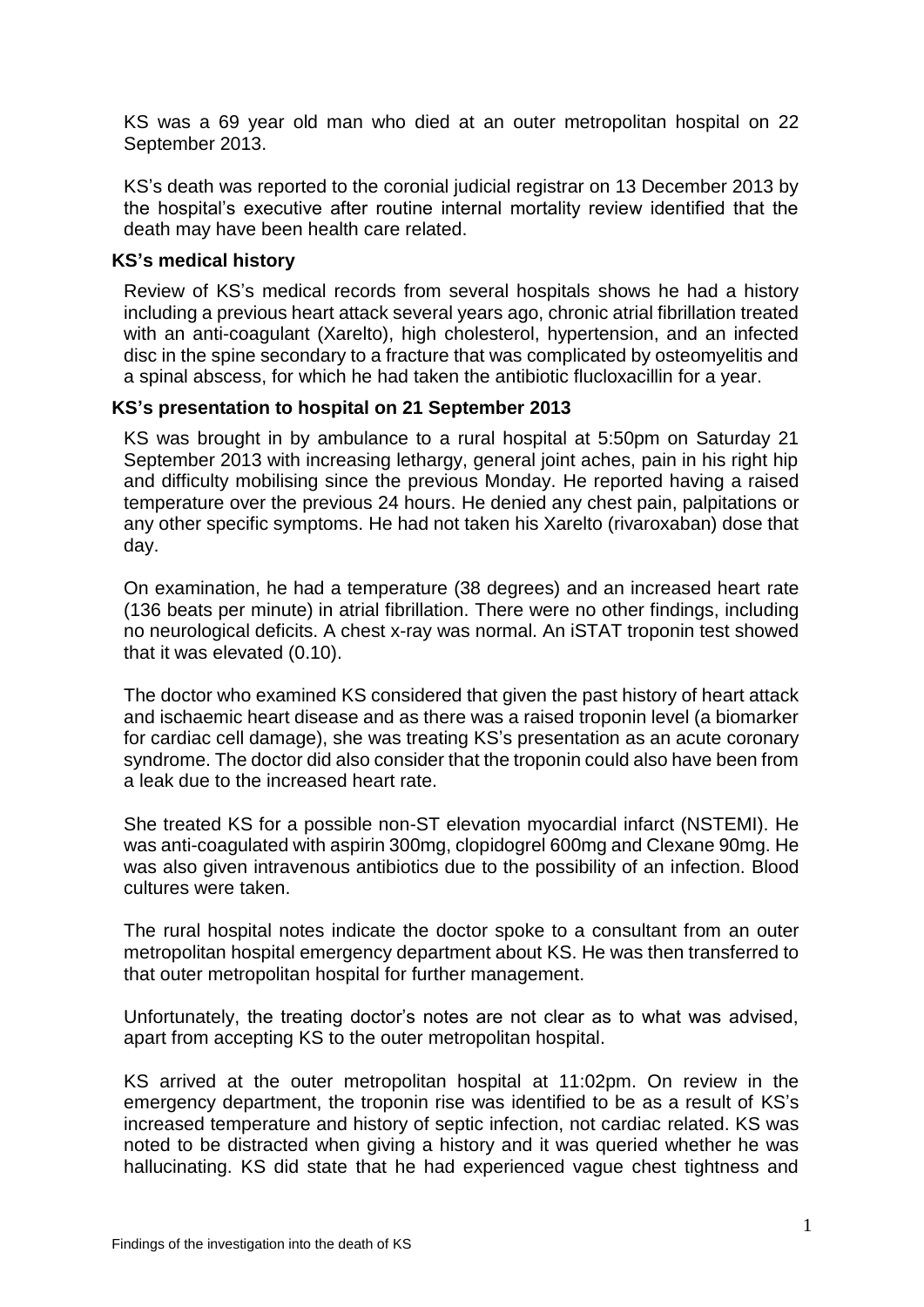palpitations over the past few days with crampy abdominal pain. The clinical impression was that he may have a delirium secondary to the temperature, and a recurrence of the infected disc was considered. He was commenced on IV flucloxacillin in case. It was planned to admit him to the medical ward for further management.

About an hour later, while still in the emergency department, KS's conscious level deteriorated and he was intubated with the assistance of anaesthetic and intensive care staff. An urgent CT scan of the head showed a large intracerebral bleed which, after consultation with neurosurgeons, was considered inoperable and not survivable. After discussion with KS's family, active treatment was withdrawn. KS died at 9:56am on 22 September 2013.

The cause of death certificate issued by the treating team stated the cause of death as intracerebral haemorrhage due to or as a consequence of sepsis due to or as a consequence of NSTEMI, with atrial fibrillation, hypertension and ischaemic heart disease as other significant factors.

The treating team did not discuss the death with the coroner before issuing the cause of death certificate.

#### **KS's death is reported to the coroner**

KS's death was reviewed by the outer metropolitan hospital's routine death audit process. This review queried whether anti-coagulation therapy administered at the rural hospital may have increased the likelihood of intracerebral haemorrhage, particularly given KS's regular Xarelto medication. This concern prompted the hospital executive to formally report the death on 13 December 2013.

Consequently, there was no opportunity for a post-mortem examination to be performed as part of the coronial investigation.

#### **Independent clinical review**

I arranged for an independent doctor from the Department of Health Clinical Forensic Medicine Unit to review the medical records and advise whether KS's death may have been preventable.

The reviewing doctor advised that Xarelto is an anti-coagulant that works by directly inhibiting one of the clotting factors (Factor Xa) in the clotting pathway. Clopidogrel is also an anti-coagulant that works in a different way by inhibiting the aggregation of platelets, the cells in the blood that aggregate together to stop bleeding. Aspirin is also a platelet inhibitor. Clexane is an anti-coagulant that acts at a number of sites along the coagulation pathway.

The combination of Clexane, clopidogrel and aspirin has been used in the acute management of NSTEMI. The risk is always one of bleeding, such as gut or brain haemorrhages. Xarelto would have increased that risk to some degree. It was noted at the rural hospital that KS had not taken his Xarelto that day, so the treating doctor may have been reassured that its residual effects were not such as to outweigh the treatment of what was considered to be a heart attack (NSTEMI).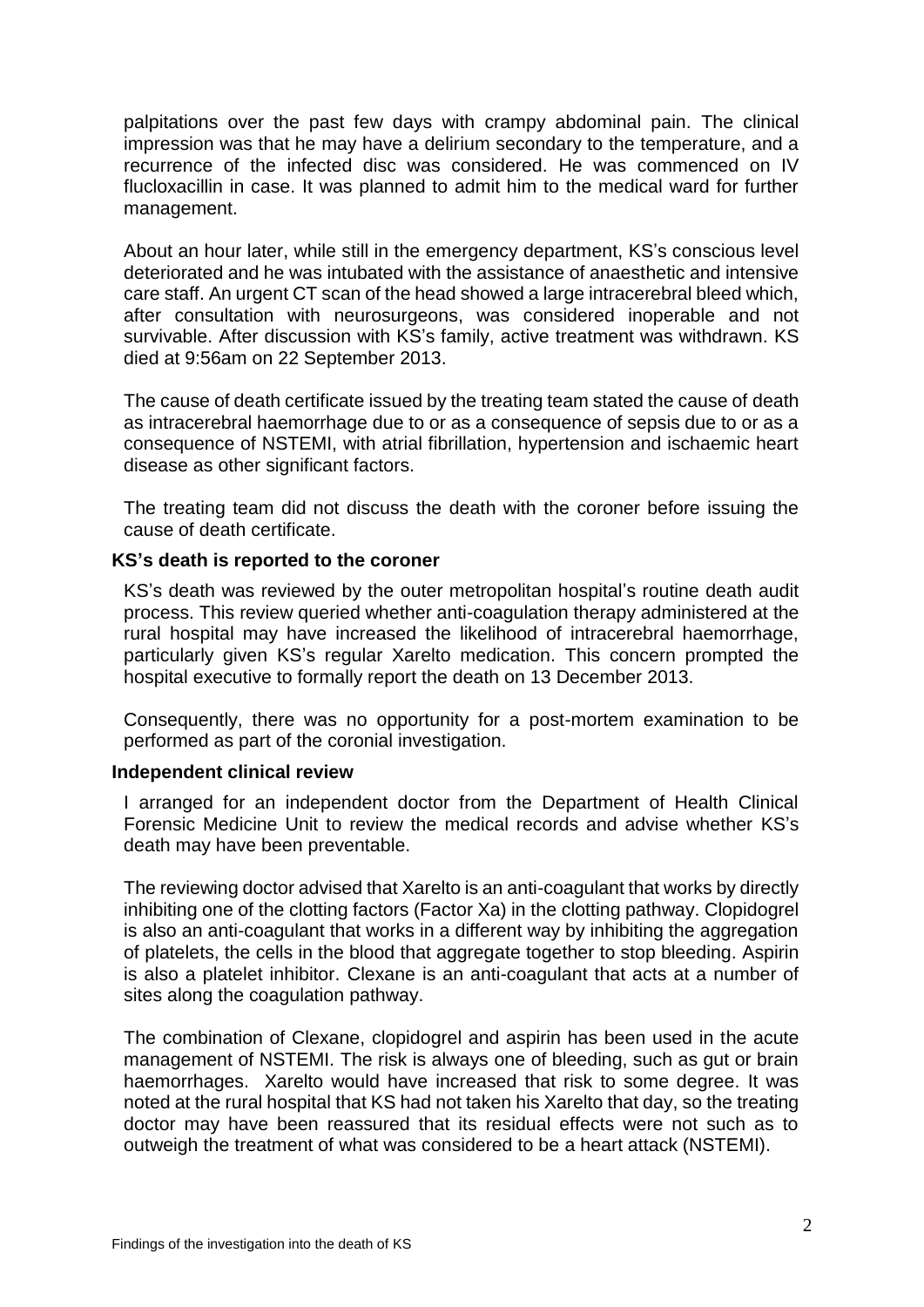The reviewing doctor considered that KS appeared to be primarily suffering from the effects of an infection. This had probably increased his heart rate and led to the troponin leak; he already had ischaemic heart disease and the increased oxygen demands this created would have further compromised the heart muscle. The likelihood of infection was recognised by the rural hospital doctor who commenced IV antibiotics. Blood cultures were taken as well. The senior doctor at the outer metropolitan hospital had queried whether KS's backbone infection had reemerged and prescribed an antibiotic specific for this type of infection (flucloxacillin for staphylococcal infection).

When considering the appropriateness of the cause of death diagnosis certified by the outer metropolitan hospital treating team, the reviewing doctor commented that it was possible that with the increased heart rate from the infection and the heart in atrial fibrillation, a clot may have formed and travelled to the brain causing an ischaemic stroke, which then transformed into a haemorrhagic stroke. This would indeed mean that the infection caused the stroke, although the haemorrhage would likely have been worse with the anti-coagulants than without them.

This prompted the reviewing doctor to review the blood cultures and other tests taken to check if there was indeed evidence of a bacteraemia.

Review of the blood culture result confirmed it does show a bacteraemia, a serious one in the form of Staphylococcus aureus. This would have been the cause of KS's sepsis, which was the primary diagnosis. This likely stressed an ischaemic heart already in atrial fibrillation that led to a troponin leak.

The reviewing doctor commented that the rural hospital doctor formed the view that KS's presentation was a non-ST elevation myocardial infarct (NSTEMI) and treated this condition accordingly with the anti-coagulants Clexane, clopidogrel and aspirin prior to transfer to the outer metropolitan hospital. It was not clear if the treating doctor did this independently or received advice to this effect from the outer metropolitan hospital. However these anti-coagulants were given on a background of KS already being on another anti-coagulant, Xarelto, albeit this not having been taken by him on that day.

The reviewing doctor considered it was reasonable to state that the sepsis and the increased rate of atrial fibrillation could have led to a clot forming resulting in an ischaemic stroke that became haemorrhagic. However, the anti-coagulant therapy would then have contributed to the death, in that the haemorrhage would have likely been greater than it otherwise would have been, though would not have directly caused it.

The reviewing doctor noted that recent years have seen the emergence of anticoagulants that act at different points along the coagulation pathway and recommended that a clinical protocol be developed by the relevant Hospital & Health Service for the management of acute coronary syndrome in the rural setting, including diagnostic criteria and when to instigate appropriate anti-coagulant therapy.

The National Heart Foundation of Australia and the Cardiac Society of Australia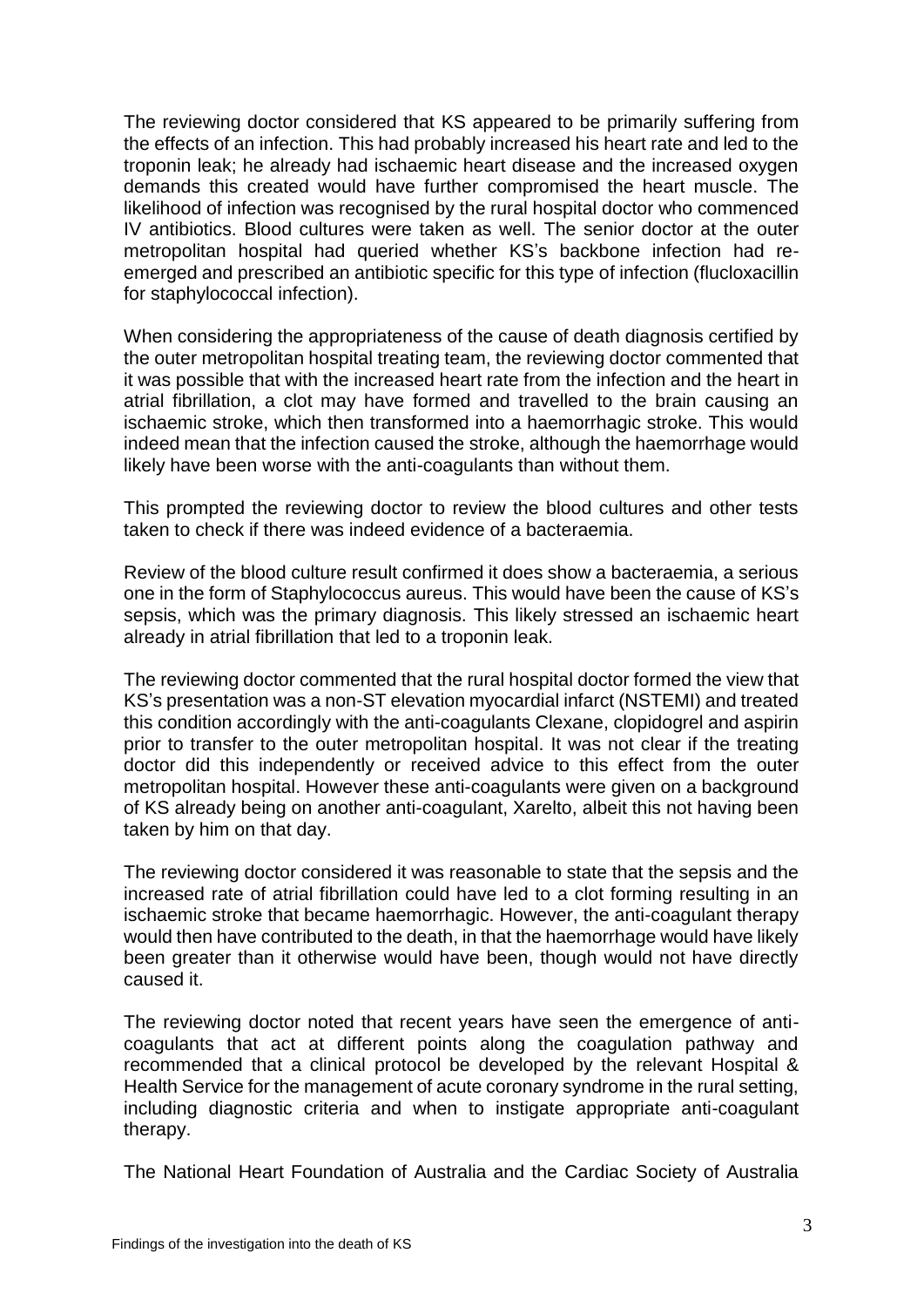Guidelines for the Management of Acute Coronary Syndromes (ACS) (2006) with a Guideline Addendum in 2011 were identified as good resources on which to base such guidelines.

The reviewing doctor subsequently considered the outer metropolitan hospital Emergency Department Risk Stratification pathway for NSTEMI relied upon by the rural hospital doctor to treat KS.

The reviewing doctor noted that this clinical pathway essentially followed the 2006 'Guidelines for the Management of Acute Coronary Syndromes' as it related to NSTEMI, referred to in that publication as NSTEACS. This latter term is used to encompass cardiac conditions that are not myocardial infarctions, such as angina. It has been found that separating STEMI from NSTEACS is useful because emergency reperfusion is not necessary in the NSTEACS (unless ST elevation occurs later).

This means that further investigation is required in NSTEACS to stratify the patient's risk to determine the most suitable treatment; this is in terms of high risk. intermediate risk and low risk NSTEACS. Risk stratification is determined by the various features listed in the publication and is repeated in the outer metropolitan hospital Risk Stratification Pathway document, along with the recommended treatment.

The rural hospital doctor diagnosed NSTEMI /NSTEACS in KS due to his past cardiac history and his elevated troponin, which is a biomarker for cardiac cell damage, and which appears in the High Risk features section of the Risk Stratification Pathway document, under the heading 'elevated level of at least one cardiac biomarker'. Hence making such a diagnosis is understandable in the circumstances. She then treated him according to the protocol.

However in the 2011 'Addendum to the … Guidelines for the Management of Acute Coronary Syndrome' the use of troponin in the diagnosis is further refined to recommend that while a positive troponin identifies patients at increased risk, it does not of itself provide definitive evidence of myocardial infarction in the absence of diagnostic ECG changes. In this situation a positive troponin should, it recommends, be considered within the entire clinical context, with further investigations directed to all plausible diagnoses. Numerous non heart attack conditions are listed as to potentially causing elevated troponin levels, including pulmonary embolus, sepsis and aortic dissection.

The Addendum recommends that in the absence of diagnostic ECG changes, a troponin should be done at presentation to hospital and if positive, a repeat troponin should be done six hours after that initial troponin. If after the six hours there is a significant change in the troponin level (20%) then myocardial infarction is considered likely; if there is no change in the troponin level after this time then it is considered myocardial infarction is unlikely and to look for other causes of an elevated troponin.

However, if the clinical context is such that myocardial infarction is considered likely by the treating doctor in any event, then the Addendum algorithm states that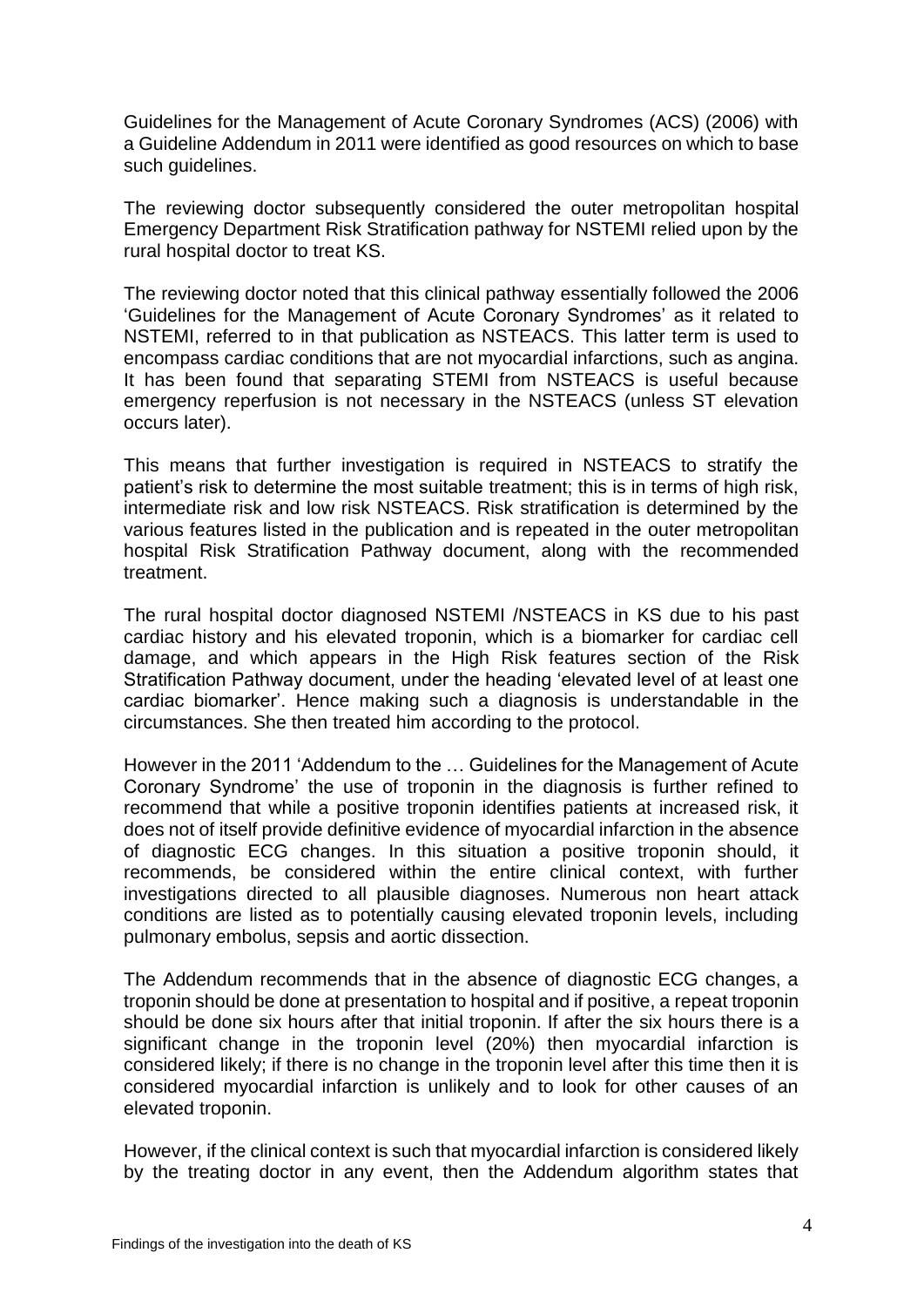management decisions should not be delayed for the repeat troponin testing in six hours.

The reviewing doctor recommended that the review of the then current protocol include discussion of the newer anti-coagulants and also include clarifying the use of troponin testing and interpretation in the diagnosis of NSTEACS in light of the Addendum recommendations.

# **Relevant Hospital & Health Service (RHHS) response**

I provided the RHHS an opportunity to respond to the issues raised and suggestions made by the independent clinical review.

The Executive Director, Clinical Governance Education & Research provided additional information to clarify the sequence of events leading to the decision to treat KS with anti-coagulant therapy. After discussion with the rural hospital doctor and the senior doctor consulted at the outer metropolitan hospital, it is now clear that the rural hospital doctor assessed KS as high risk from a cardiac point of view and treated him with the combination of aspirin, clopidogrel and clexane in accordance with the outer metropolitan hospital NSTEMI protocol. The treating doctor was familiar with this protocol having worked previously at the outer metropolitan hospital. She then had a discussion with the senior medical officer on duty on the outer metropolitan hospital emergency department.

As at February 2014, the outer metropolitan hospital emergency department clinical pathway for NSTEMI was being reviewed by two senior emergency department clinicians to include discussion of the newer anti-coagulants. It was intended to circulate the reviewed clinical pathway to the RHHS rural hospitals.

As at late September 2014, the RHHS advised that cardiologists and emergency medicine specialists at RHHS, together with cardiologists and haematologists from another Hospital & Health Service had been involved in developing an Acute Coronary Syndrome Pathway to take account of the new anti-coagulants and the use of troponin testing. The new pathway was expected to be completed over the 'next few months'.

# **Root cause analysis outcomes**

The RHHS subsequently commissioned a root cause analysis (RCA) of the care KS received during his admission. This is a systemic analysis of what happened and why and is designed to make recommendations to prevent adverse health outcomes from happening again, rather than to apportion blame or determine liability or investigate an individual clinician's professional competence. It is conducted by a review team who had no involvement in the patient's care.

I received the final RCA report on 29 January 2015. I note that RCA took a year to complete.

The RCA report contains a detailed discussion of the sequence of events from the time KS arrived at the rural hospital. Key observations include the following:

KS was reviewed by a registered nurse at the time of presentation (5:50pm) and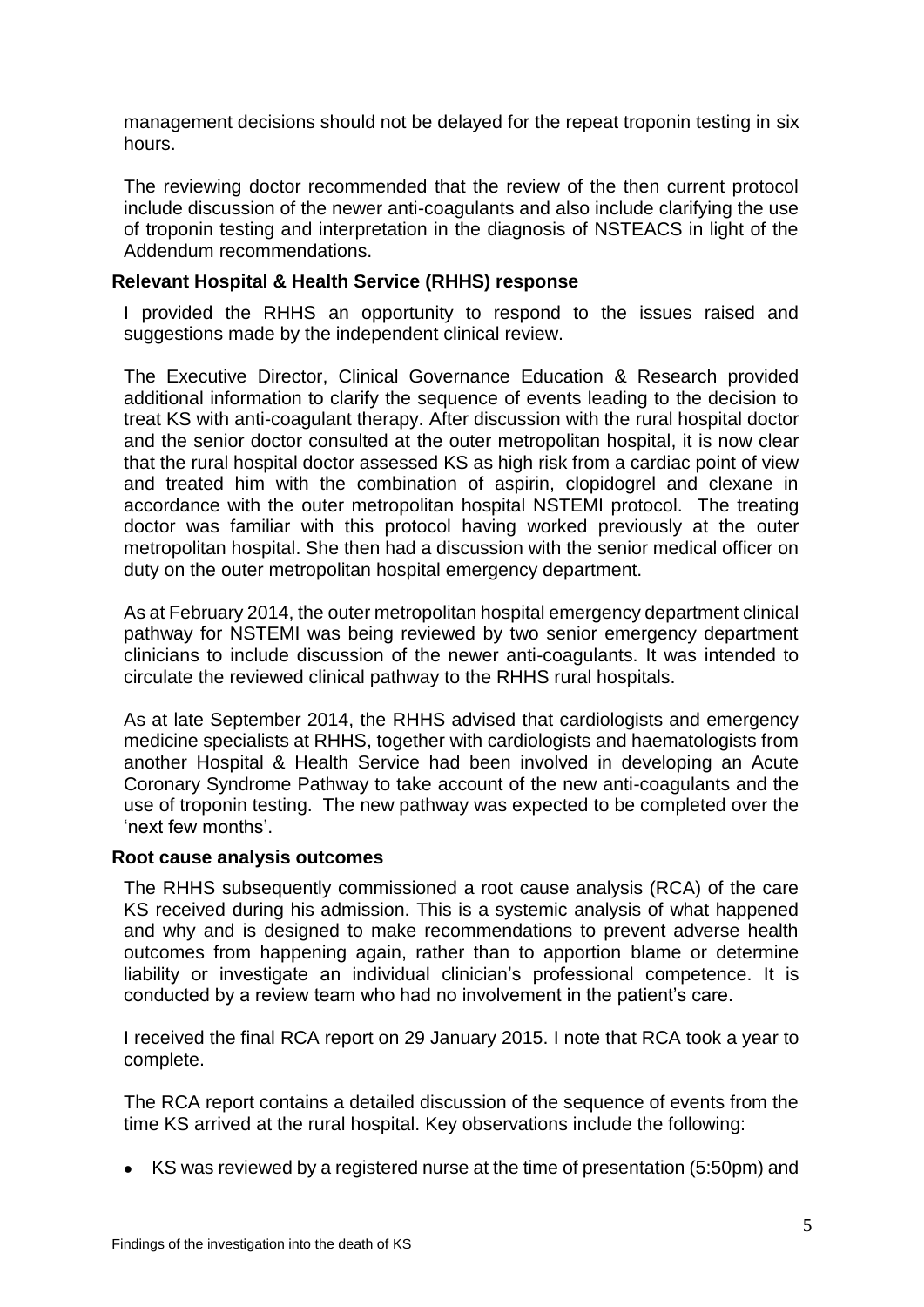the medical officer was notified of his arrival.

- The medical officer did in fact see him at the time of presentation though her entry in the clinical record is for 6:10pm.
- The medical entry notes that KS had no neurological deficits. A chest x-ray was ordered which was noted as 'no abnormal deficits'. Blood tests were collected including blood cultures and a full blood count. A ward urine test was unable to be collected as KS did not pass urine. An Istat troponin test was taken and showed that the level was elevated to 0.10.
- The medical officer considered that because KS's past medical history of myocardial infarction, ischaemic heart disease and atrial fibrillation with an increased troponin, acute coronary syndrome with NSTEMI was the primary diagnosis.
- The medical officer ordered broad spectrum antibiotics for possible infection due to the elevated temperature.
- The rural hospital medication chart has medications (anti-coagulants and antibiotics) ordered and signed for by the medical officer and a different signature for being given but no time is recorded for their administration. A retrospective entry to the medical records by the registered nurse two days after KS's presentation notes the medications were administered to KS at the rural hospital over a two hour period and did not commence until 7:30pm. This was after the treating doctor had consulted with the emergency department consultant at the outer metropolitan hospital during which conversation it was advised that the anti-coagulants and antibiotics had been given. The reason for the delay in administering antibiotics was not ascertained as the registered nurse was unable to be interviewed by the RCA team.
- The ambulance was called for KS's transfer at 9:09pm, two hours after he was accepted for transfer by the outer metropolitan hospital emergency department. The hospital notes indicate that KS and his family took some time in deciding their preferred location for transfer and were considering a metropolitan private hospital. Once the decision was made, the ambulance was ordered and then took a further 45 minutes to arrive at the rural hospital.
- KS arrived at the outer metropolitan hospital emergency department at 11:00pm and was triaged as a category 3 rather than category 2 patient which is the recommended category for a patient with NSTEMI. KS was examined by an emergency registrar within 45 minutes of presentation which is outside the recommended triage timeframe. Following examination a diagnosis of possible sepsis was made with referral to the medical team for admission.
- A medical registrar reviewed KS at 2:30am on 22 September noting possible hallucinations. The clinical impression was delirium secondary to febrile episode due to possible recurrence of discitis. A differential diagnosis of encephalitis was made and KS was noted as possibly requiring an intensive care admission.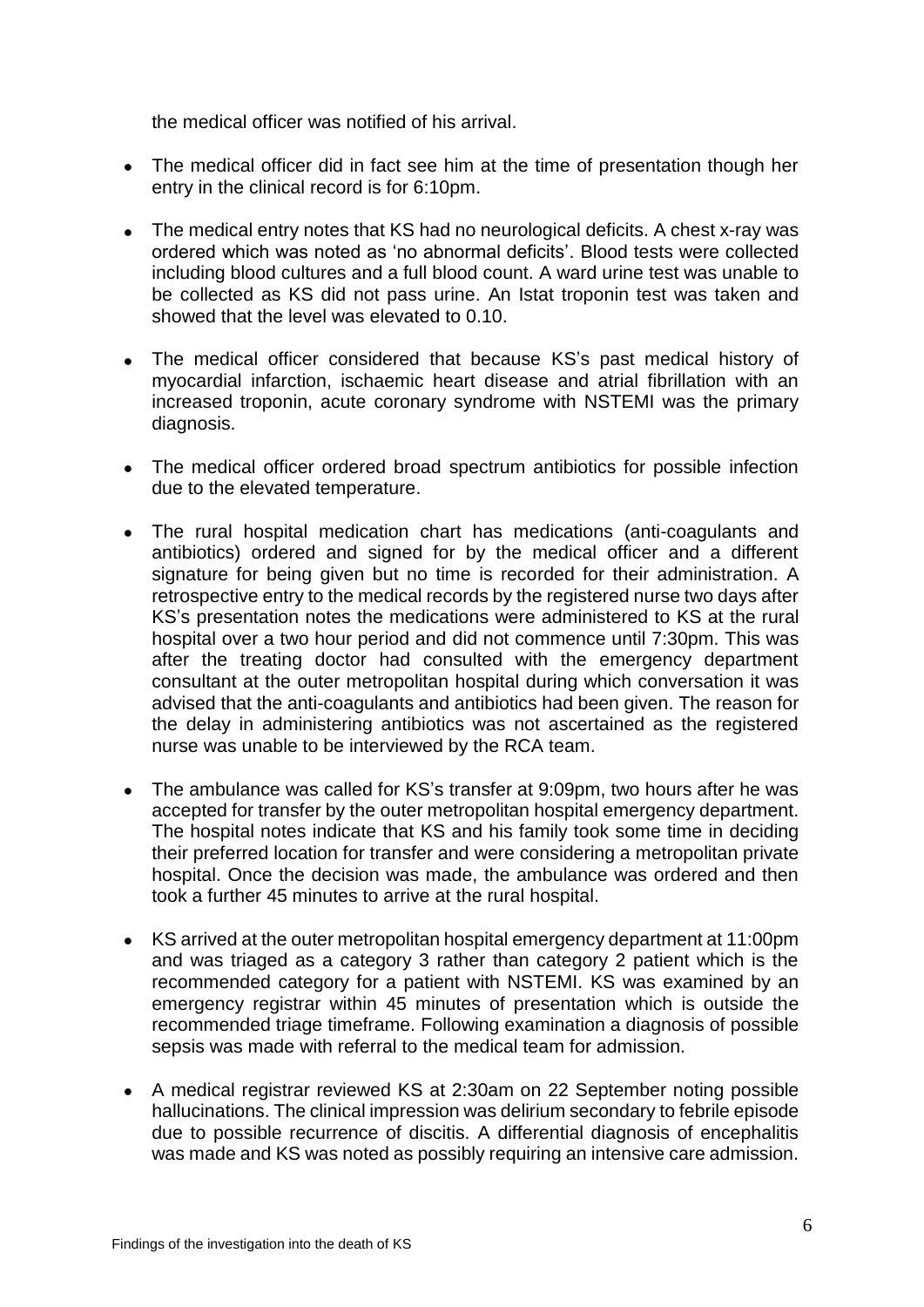- The medical registrar noted that blood cultures had been taken at the rural hospital and listed a plan for blood cultures to be repeated in the morning and if febrile greater than 38 degrees. Intravenous Flucloxicillin 1g was ordered, however there is no signature to note if it was administered by either medical or nursing staff.
- Medical imaging of KS's back was planned for an MRI, and a CT head scan and chest x-ray. KS was ordered to have a nursing special and a telemetry bed. A clarification of KS's past Rivaroxaban dose was highlighted to occur prior to him having a lumbar puncture.
- During the medical consultation, the registered nurse noted a deterioration in KS's conscious level and he is reported to have dry retched two to three times. A decision was made to move him to a resuscitation bay in the emergency department and assistance was sought from both anaesthetics and the intensive care unit for a rapid sequence intubation and insertion of an arterial line at 3:30am.
- An urgent CT head scan was performed following a chest x-ray to confirm placement of the endotracheal tube (airway is the highest priority). The CT head scan confirmed a significant left frontal intracerebral haemorrhage with extension in ventricles causing hydrocephalus. KS's pupils were fixed and nonreactive.
- Consultation with neurosurgery at a tertiary Brisbane Hospital identified the cerebral haemorrhage was inoperable and it was recommended that KS be palliated in the emergency department. A family conference was held and the decision was made with the family and the medical team to extubate KS with the understanding he would die following extubation. He was extubated at 9:40am and died at 9:56am.

The RCA report contains a detailed discussion of the causal factors identified in respect of KS's death:

1. *Need to consider positive troponin within the entire clinical context*

The RCA team considered that the presenting clinical signs and symptoms of increased troponin with a temperature of 38, increased heart rate and history of septic infection in the absence of any cardiac biomarkers such as chest pain, that a primary diagnosis of a recurrence of septic infection should have been made. With this diagnosis, Flucloxacillin 2g IV should have been ordered and not the broad spectrum antibiotics and anti-coagulant therapy that was provided.

The RCA team acknowledged the coronial investigation had identified the issue that knowledge of an increase in troponin in the absence of any other cardiac biomarkers should not trigger urgent treatment of acute cardiac syndrome and that as per the 2011 Addendum to the Guidelines for the Management of Acute Coronary Syndrome 2006, sepsis must be considered.

The RCA recommended that the Department of Health Patient Safety Unit be asked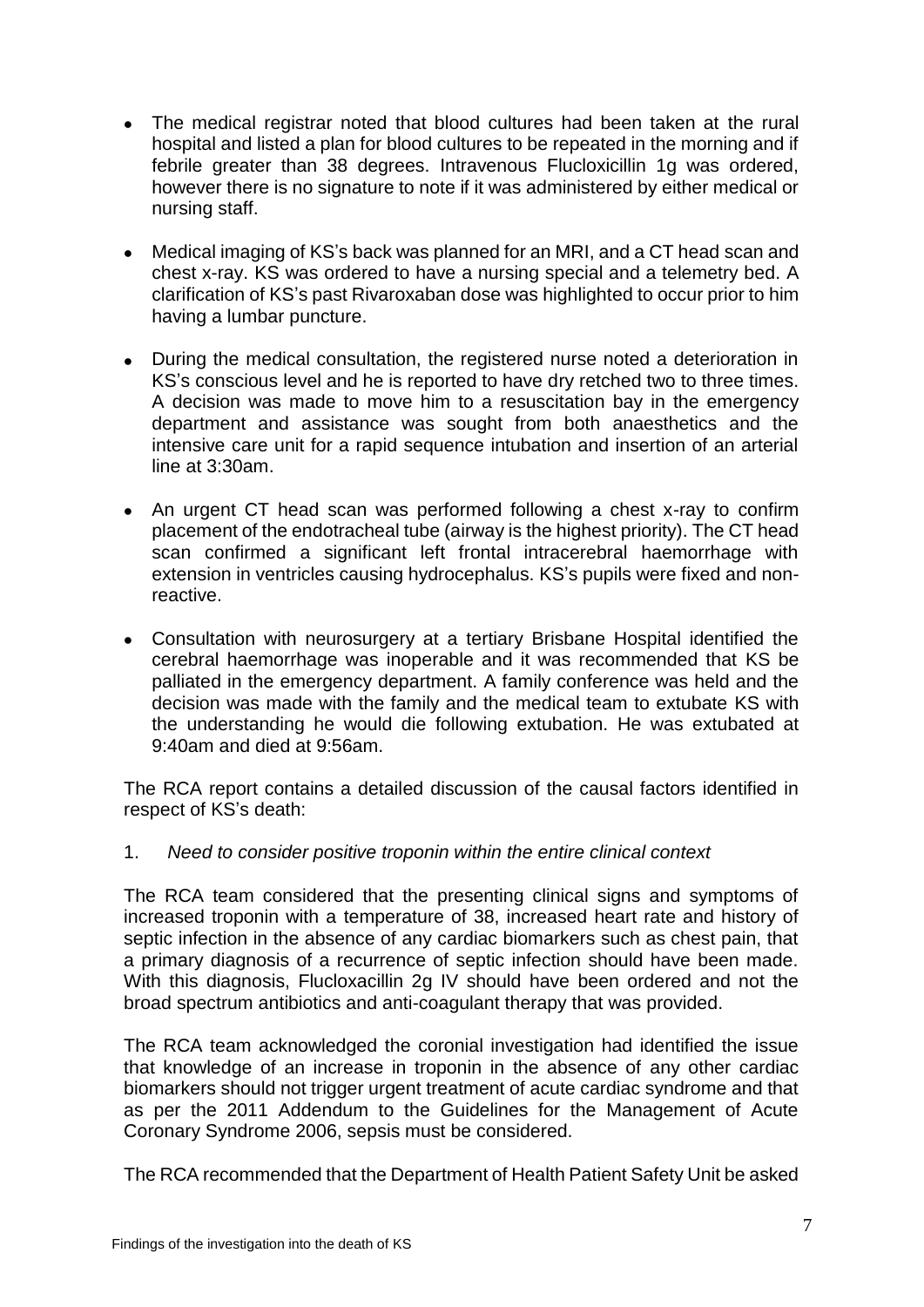to develop and issue a State-wide Patient Safety Alert regarding recognition of sepsis in a patient with elevated troponin in the context of a presentation with fever, lethargy, known history of long term infection and antibiotic use and/or in the absence of any other ischaemic cardiac symptoms.

As at July 2015, the Patient Safety Unit advised it was in the final stages of completing a State-wide Patient Safety Communique regarding the recognition of sepsis in a patient with elevated troponin. This work was expected to be finalised by end July 2015.

#### 2. *Medical officer understanding of the pharmaceutical actions of new oral anticoagulants*

The RCA team identified that the knowledge of the rural hospital doctor as to the pharmaceutical actions of the new oral anti-coagulants was limited due to little previous experience with these medications. KS was taking rivaroxaban as prescribed by his private cardiologist. The increase in the Istat troponin level in conjunction with his cardiac history lead the treating doctor to treat him as a NSTEMI and order the administration of further anti-coagulant therapy. The limited understanding of the actions of new oral anti-coagulants was identified as a contributing factor in the outcome for KS.

The RCA recommended the development of a Workplace Instruction for the RHHS outlining that patients on any existing anti-coagulants who present with increased troponin in the absence of any other ischaemic cardiac symptoms are not be prescribed and/or administered any additional anti-coagulant therapy without consultation with a cardiologist, emergency consultant and/or intensive care physician.

After discussion with a range of medical specialists (cardiology, haematology, emergency, intensive care and pathology), the RCA identified that the new oral anti-coagulants need to be identified in a specific area on the National Inpatient Medication Chart (such as the area currently dedicated to Warfarin) to facilitate easier identification by all staff as to the serious nature of this category of medication. This recognises the known increased risk of internal bleeding from the drug and the absence of any known effective reversal agent. Although the current format of the National Inpatient Medication Chart was not a direct contributing factor in the outcome for KS, the RCA team considered it appropriate to recommend that this issue be referred to the Department of Health Medicines Regulation Unit which participates on the National Inpatient Medication Chart Committee.

# 3. *Delay in availability of blood cultures and commencing effective antibiotic treatment*

The RCA identified that weekend pathology services for both the rural hospital and the outer metropolitan hospital are extremely limited – there is a pathology delivery twice (approximately 9:00am and 5:00pm) on a Saturday and once (approximately midday) on a Sunday to either one of the two tertiary hospital pathology services in Brisbane. At all other times, pathology specimens are sent in an ambulance only when a patient is being transferred, so can wait many hours.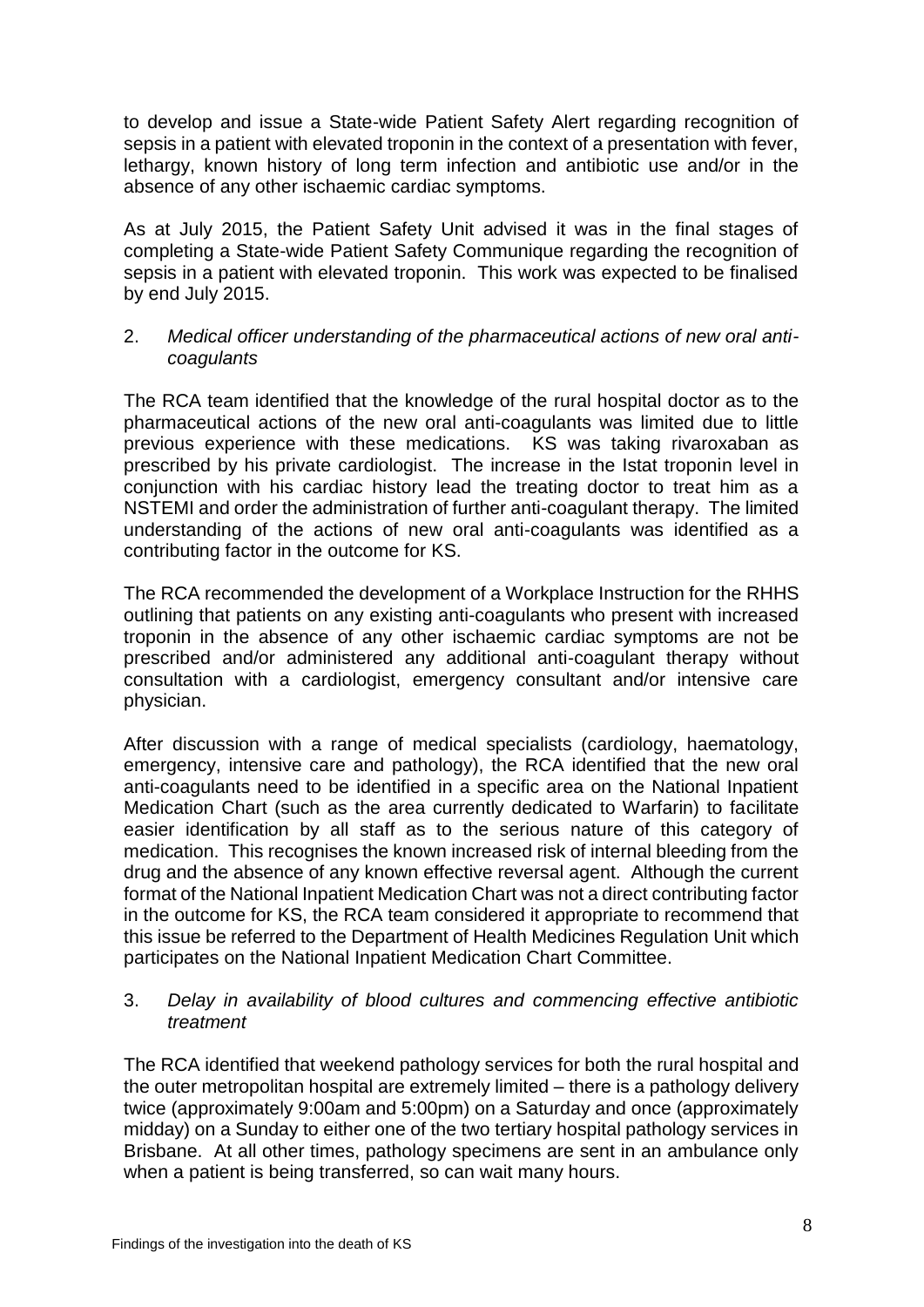The blood cultures taken from KS at 6:50pm were not registered at a tertiary hospital pathology service until 11:25pm. Growth after 4.9 hours showed a Gram Positive Staphylococci infection. By this time, KS had already deteriorated and had not been given appropriate antibiotics (Flucloxacillan 2g) as per the CKN therapeutic guidelines for his condition. The RCA team considered that if the blood cultures had been available 4.9 hours after being taken, this would have had an impact on the outcome for KS as it would have enabled the infecting organism to be identified and the correct antibiotics to be commenced within an earlier timeframe.

The RCA recommended the establishment of a working group to review current weekend pathology arrangements and consider the increased patient acuity within the WMHHS and planned service development and expansion of clinical services.

The RCA team noted that KS's blood cultures were noted in his clinical record until 24 September 2014, three days after collection and two days KS died. The RCA recommended that RHHS investigate the use of an automated notification system to notify clinicians when clinical test results are available, such as that used by the Mater Health Service.

The RCA recommendations were accepted by the RHHS Chief Executive on 19 January 2015.

# **New Queensland Health Acute Coronary Syndrome Clinical Pathway**

The RHHS Chief Executive also provided me with a copy of the Statewide Acute Coronary Syndrome Clinical Pathway being trialled in the HHS and advised this tool has been implemented across Queensland public hospitals and evaluation was planned for February 2015.

# **Further independent clinical advice**

Noting that the trial Acute Coronary Syndrome clinical pathway provided to me did not address clinical decision making in the initial examination and assessment of patients presenting to non-tertiary hospitals, I arranged for the reviewing doctor to obtain further information about the outcome of the trial referred to by the RHHS Chief Executive.

The reviewing doctor clarified that the Department of Health has since implemented a suite of nine documents for 'non-interventional cardiac facilities' (essentially nontertiary facilities) and the Clinical Pathways have been split into STEMI and Non-STEMI (i.e. NSTEACS - non-ST elevation acute coronary syndrome), meaning not all nine pathways are to be used for an individual patient - it depends on whether the diagnosis is STEMI or non STEMI (or neither).

The suite comprises:

1. Emergency Department Cardiac Chest Pain Risk Stratification Pathway (green) – the reviewed doctor noted this is a good and a clinically important document as it is directed at emergency doctors in non-tertiary hospital emergency departments to think about the cause of the chest pain from the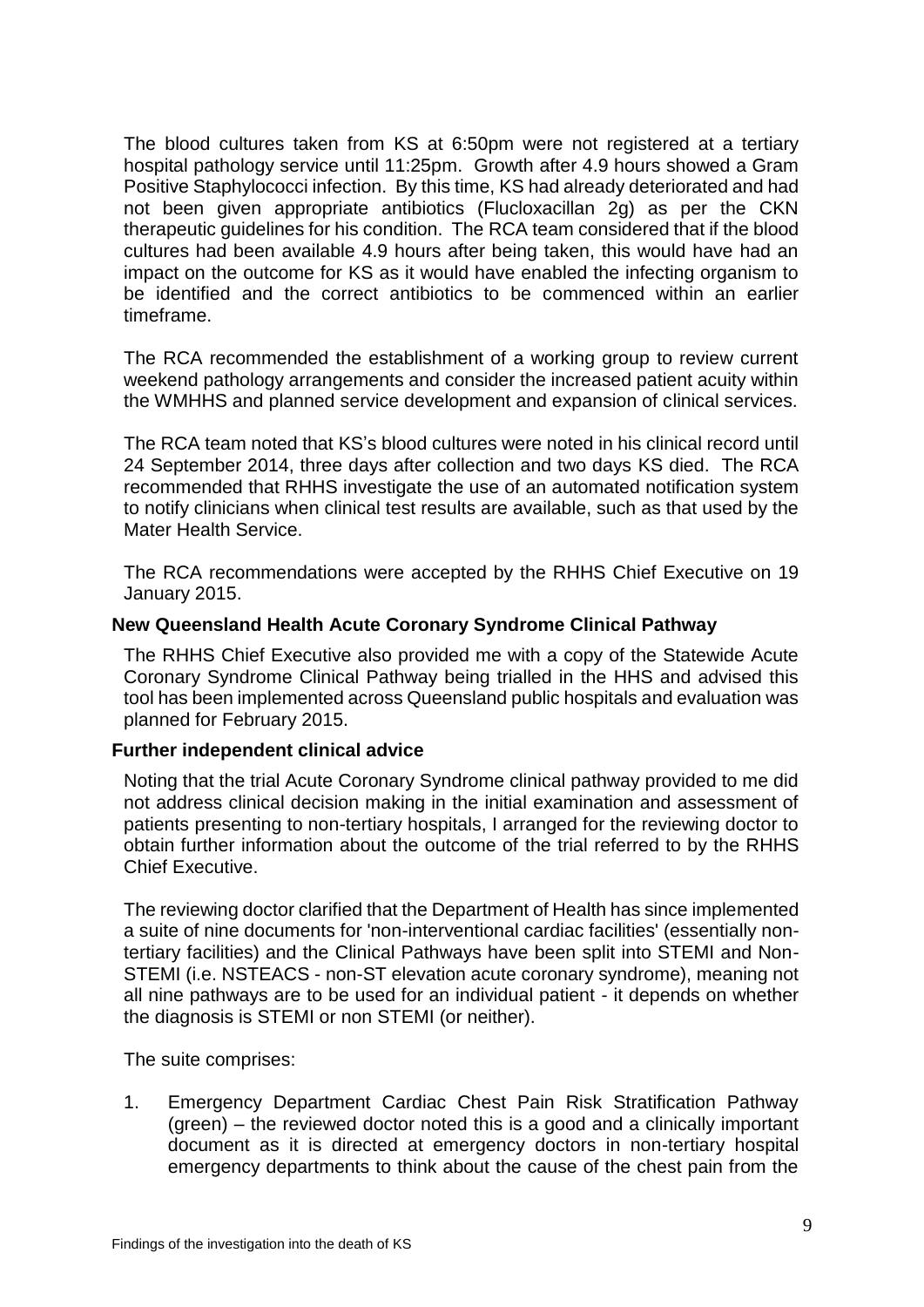outset. On the back is a summary of a clinical journal article stratifying the risk for chest pain that is possibly cardiac.

- 2. Emergency Department Chest Pain Medical Assessment Tool this is provided for the medical officer to document the history, examination, allergies, medications etc. and provides prompts that include other serious causes of chest pain (aortic dissection, AAA, pulmonary embolism) and whether the chest pain is in fact cardiovascular at all. This compliments the Risk Stratification document and arms the doctor with sufficient information to think about the cause of the chest pain and subsequent management.
- 3. The next two documents deal with the Intermediate Risk Chest Pain Clinical Pathway (with 'additional page') that prompts repeat troponin and ECG, as well as ongoing care requirements.
- 4. The 'STEMI Management Plan' is the next document and is used when the Risk Stratification Pathway has led to this diagnosis. On the second page it again summarises the clinical journal article which is very useful. On the first page it provides reperfusion guidelines, when thrombolysis is indicated and contraindicated and what to do, as well as monitoring and when to transfer for PCI.
- 5. The STEMI Clinical Pathway document (blue) is relevant to ongoing care of the STEMI patient.
- 6. The 'NSTEACS Management Plan' document (green) is used when the Risk Stratification Pathway has led to this diagnosis. Again it summarises the chest pain risk stratification journal article on the second page, and references the article. It provides the appropriate management guidelines for NSTEACS.
- 7. The NSTEACS Clinical Pathway (blue) alerts the clinician to the troponin testing (repeat in 6-8 hours) and to the aspirin, clopidogrel (or alternative) and to review the need for Clexane or heparin. The latter also refers to clinician to the NSTEACS Management Plan which details the doses of Clexane in patients with renal impairment. It then lists the pathway for the next 5 days. It also lists the variance codes (as does the 'STEMI Management Plan') that refer to actions to be taken in the event of further symptoms e.g. recurrent chest pain, arrhythmias, heart failure.
- 8. The STEMI/NSTEACS Pathways document (pale blue) is labelled 'additional page' and appears designed for further entries after 5 days, for either STEMI patients or NSTEACS.

The reviewing doctor particularly liked the initial stratification document and chest pain medical assessment tool as they direct the medical officer to make the most likely diagnosis in the circumstances - if it is not cardiac then the rest of the documents are not required and management is in accordance with whatever that diagnosis is. This relates in a way to the Workplace Instruction proposed by the RCA team to alert clinicians to other causes of troponin elevation, such as sepsis (and renal failure).